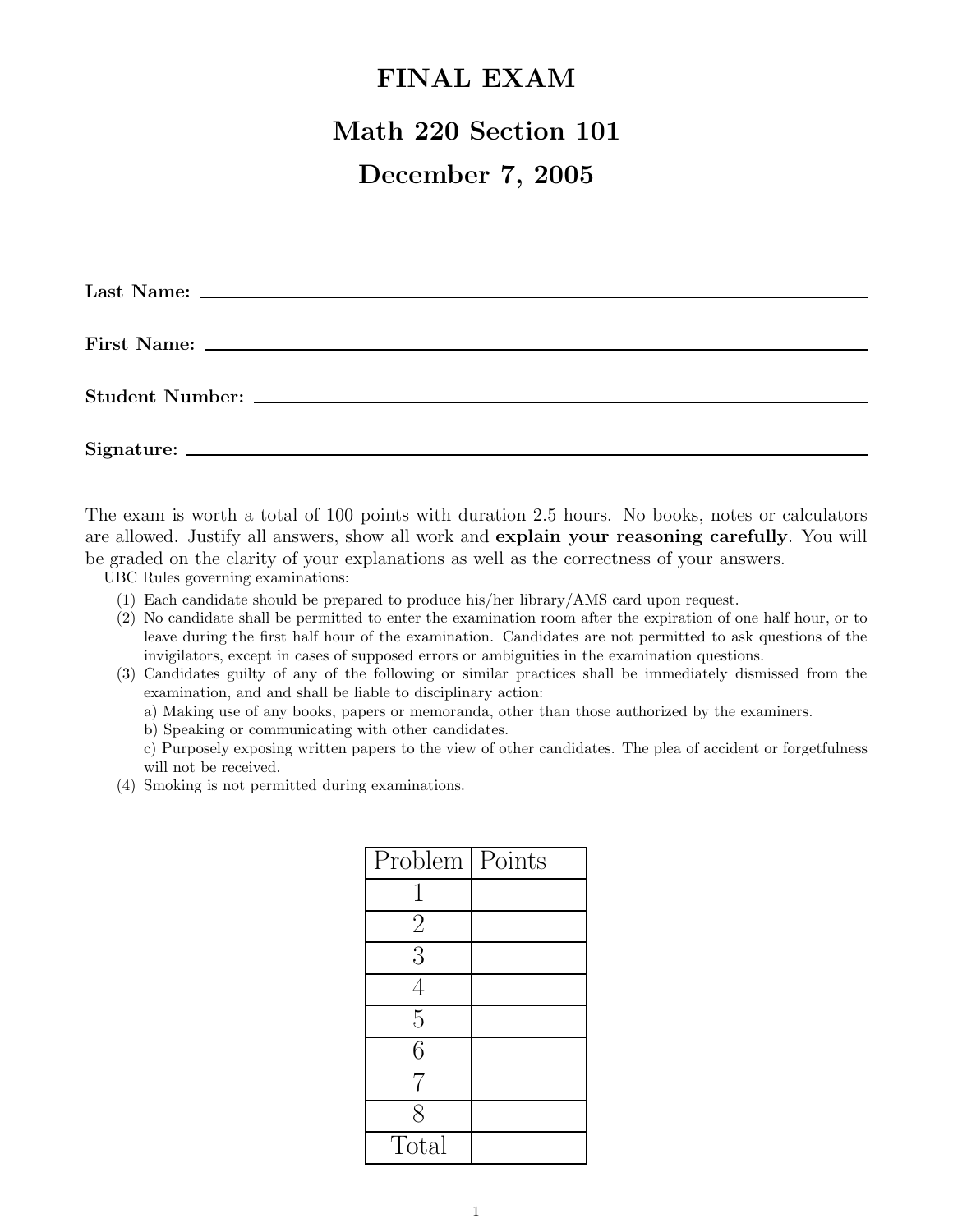Problem 1 (15 points). Determine whether the following series converge or diverge. Justify your answers.

(a) 
$$
\sum_{n=1}^{\infty} \frac{n}{(3n)^n}
$$

(b) 
$$
\sum_{n=1}^{\infty} \left( \left( 1 + \frac{1}{2n} \right)^n - 1 \right)
$$

(c) 
$$
\sum_{n=1}^{\infty} \frac{1 + (-1)^n}{\sqrt{n}}
$$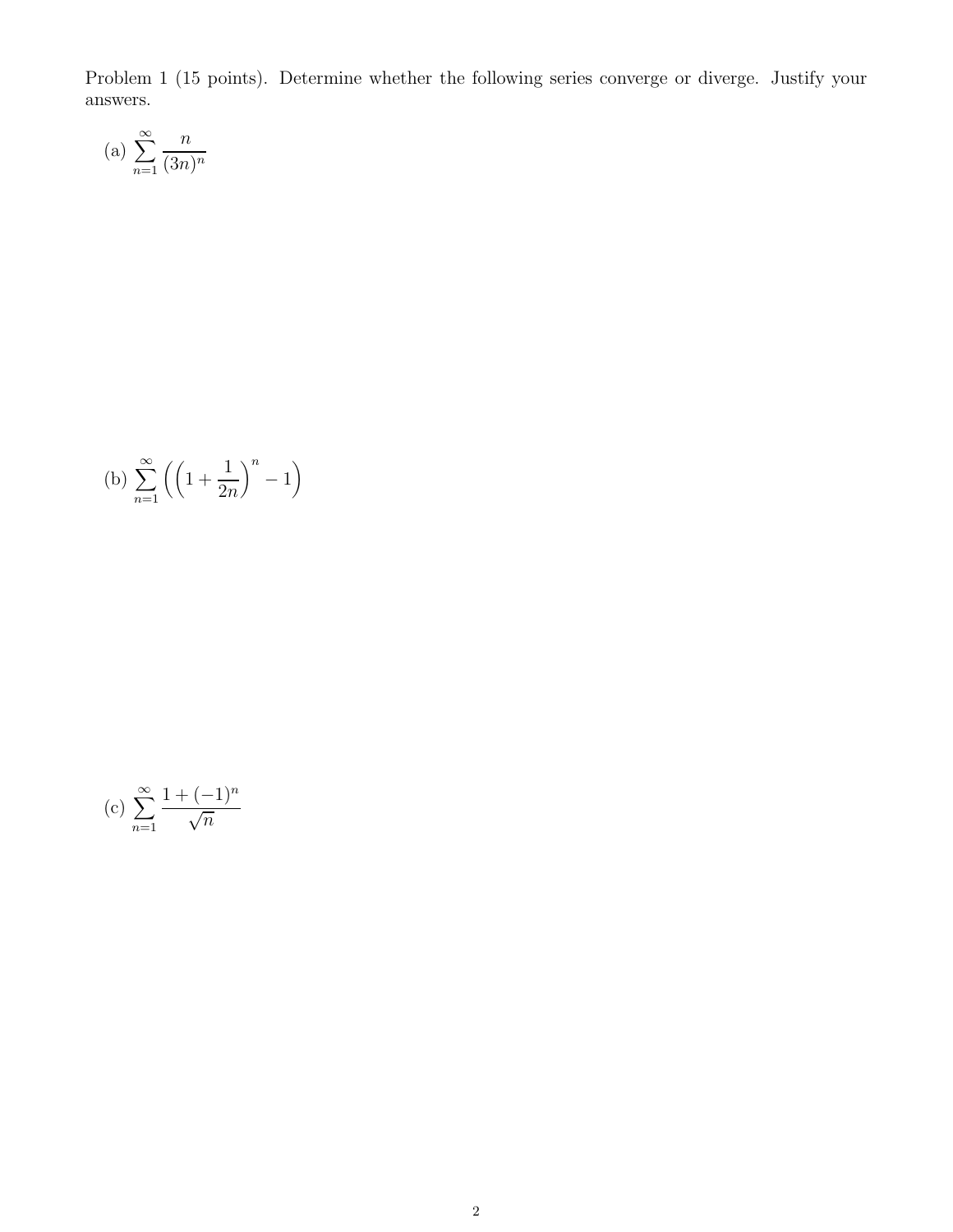Problem 2 (10 points). Prove the following limits exist and then evaluate them.

(a) 
$$
\lim_{n \to \infty} \left( \sqrt{4n^4 + n} - 2n^2 \right)
$$

(b)  $\lim_{n \to \infty} x_n$ , where  $x_1 = 3, x_{n+1} = \sqrt{2x_n + 15}$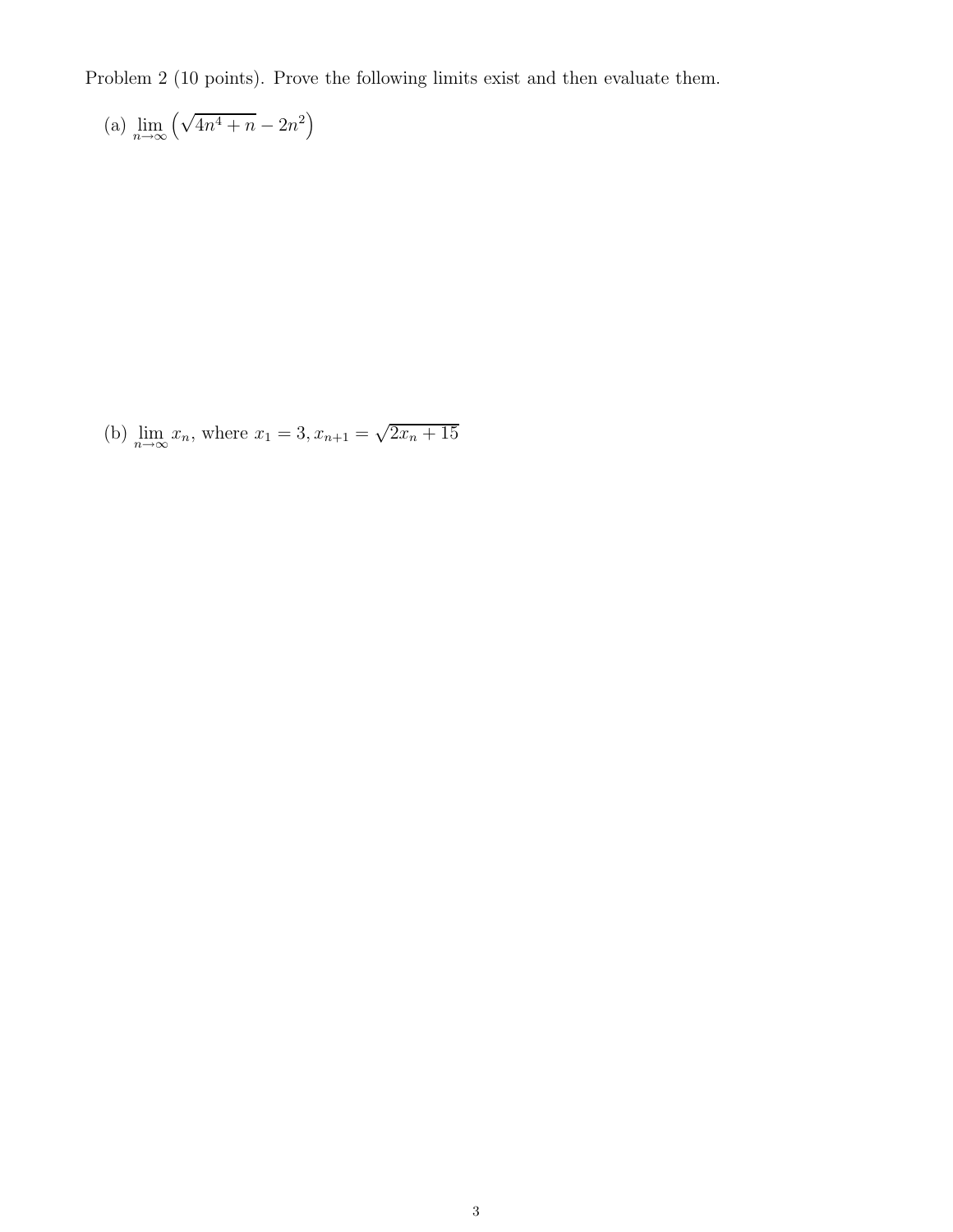Problem 3 (18 points). Mark each statement True or False. If True, give a proof. If False, give a counter-example.

(a) Let S, T be two nonempty subsets of  $(0, 1]$  and inf  $T \in (0, 1]$ . Then sup { s t  $|s \in S, t \in T\}$  exists as a real number.

(b) If  $f : \mathbb{R} \to \mathbb{Q}$  is a function, then f is not injective.

(c) Let S be a subset of  $\mathbb R$  and let a by an upper bound of S. If  $a \in S$ , then S is not open.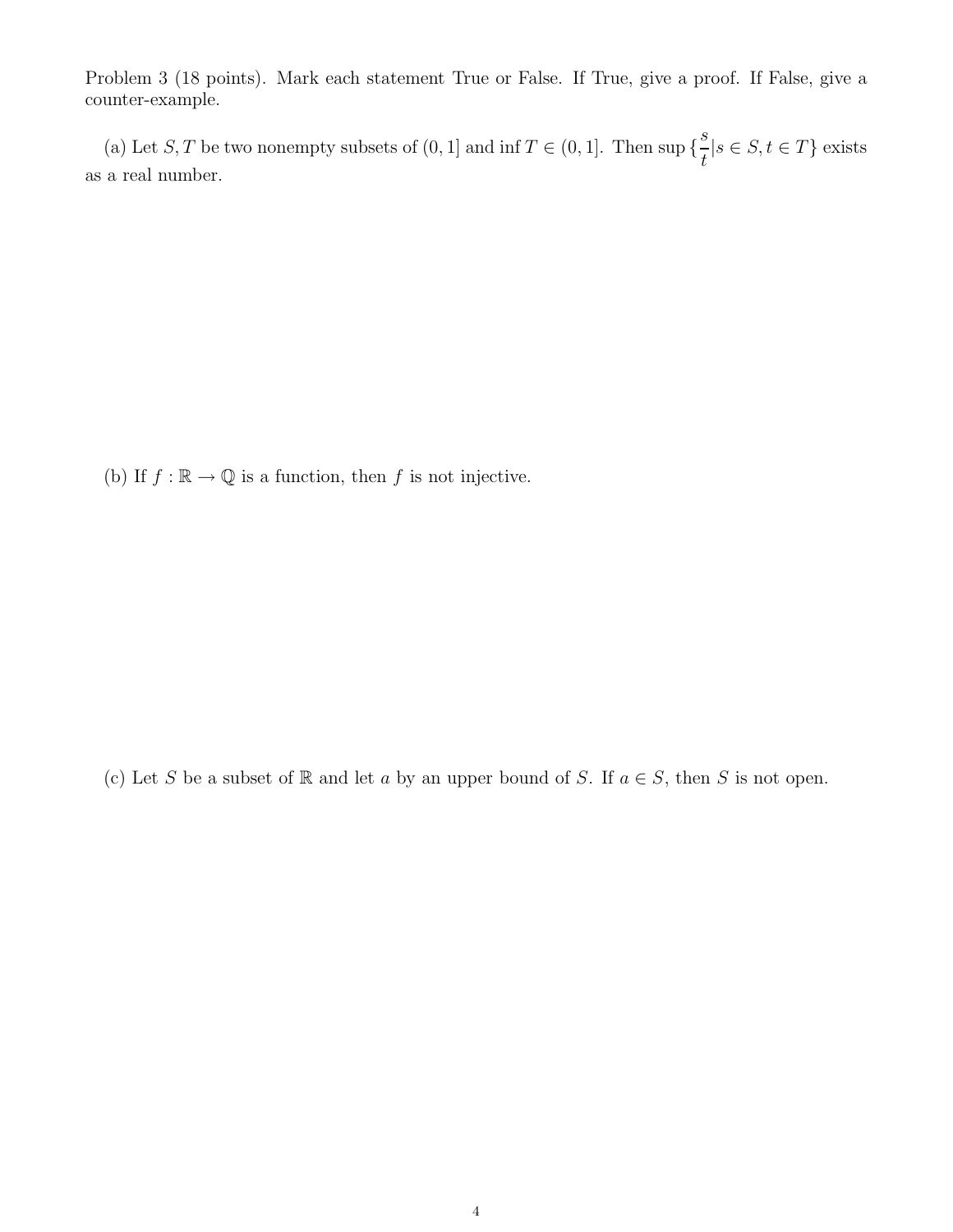Problem 4 (12 points) Let T be a collection of nonempty sets. Define a relation **R** on T by A**R**B where  $A \in T, B \in T$  if and only if there exists a bijective function from A to B. Prove that **R** is an equivalent relation on T.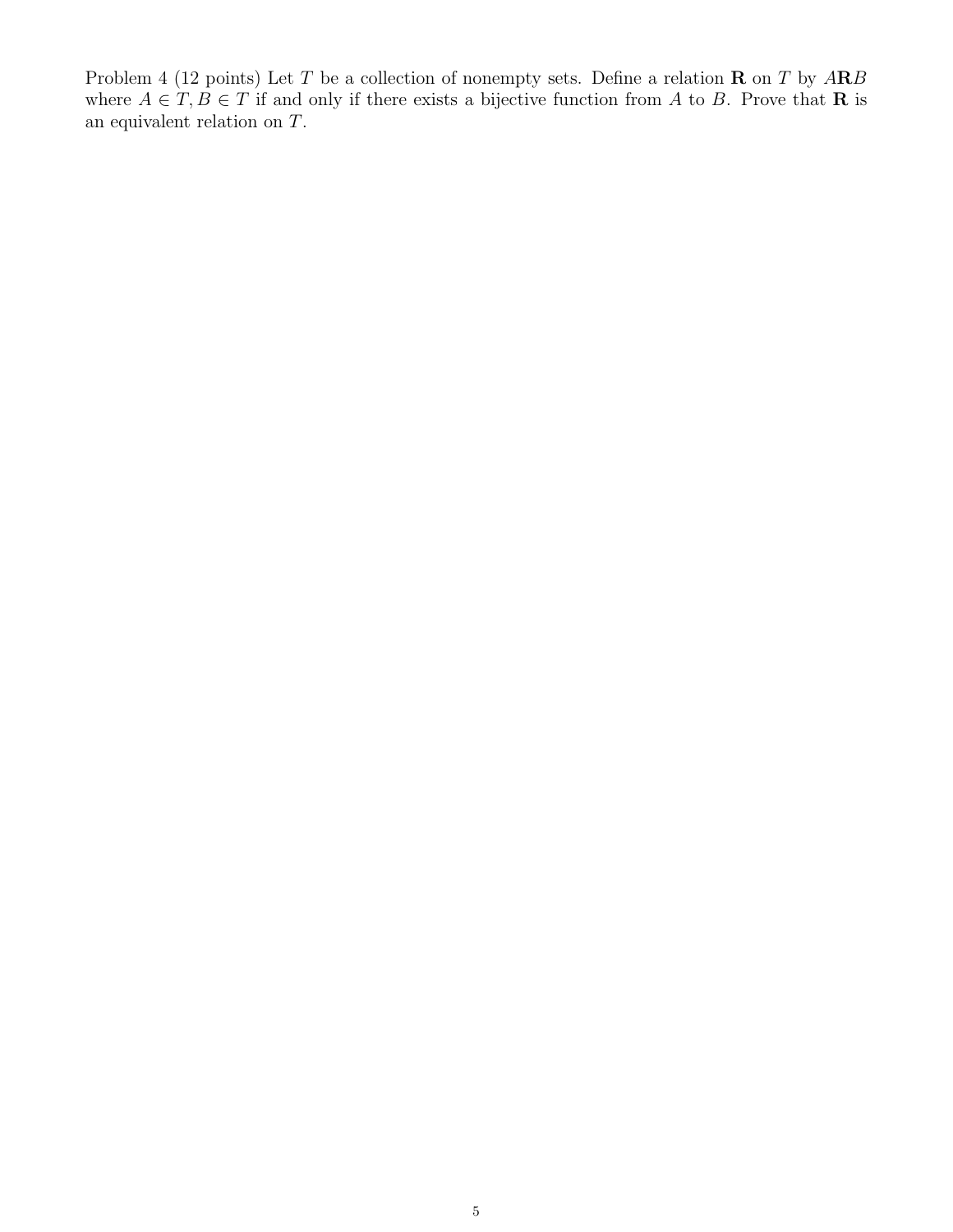Problem 5 (10 points) Let  $g : \mathbb{R} \to \mathbb{R}$  be a function which satisfies  $|g(x) - g(y)| \leq 2|x - y|$  for all real numbers x and y. Suppose that  $f : \mathbb{N} \to \mathbb{R}$  is a function and  $(f(n))$  is a Cauchy sequence. Show that the sequence  $(g \circ f(n))$  converges.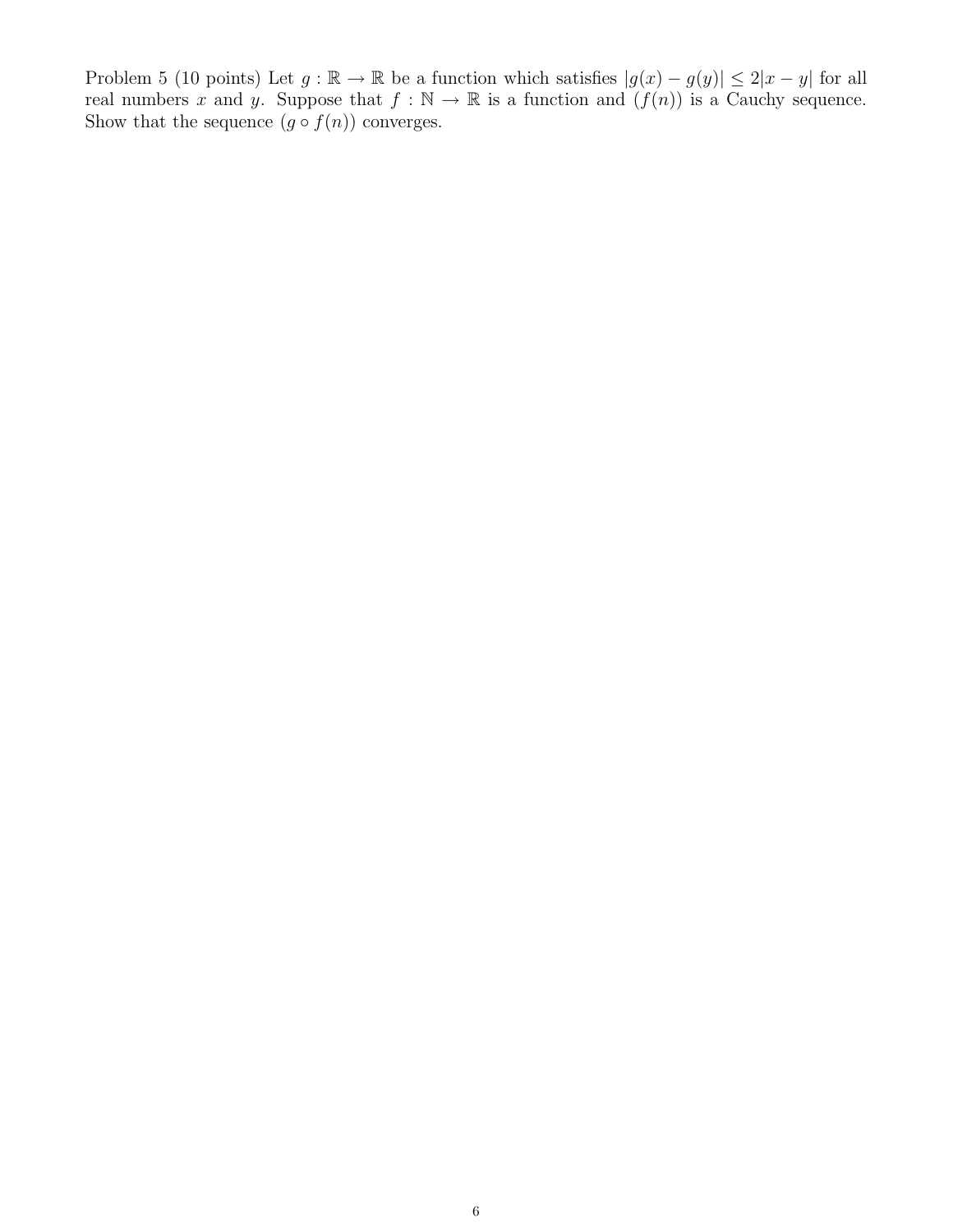Problem 6 (12 points) If  $(a_n)$  is an increasing sequence with  $\lim_{n\to\infty} a_n = 0$ , prove that  $\sum_{n=1}^{\infty} a_n = 0$  $a_n^n$  converges.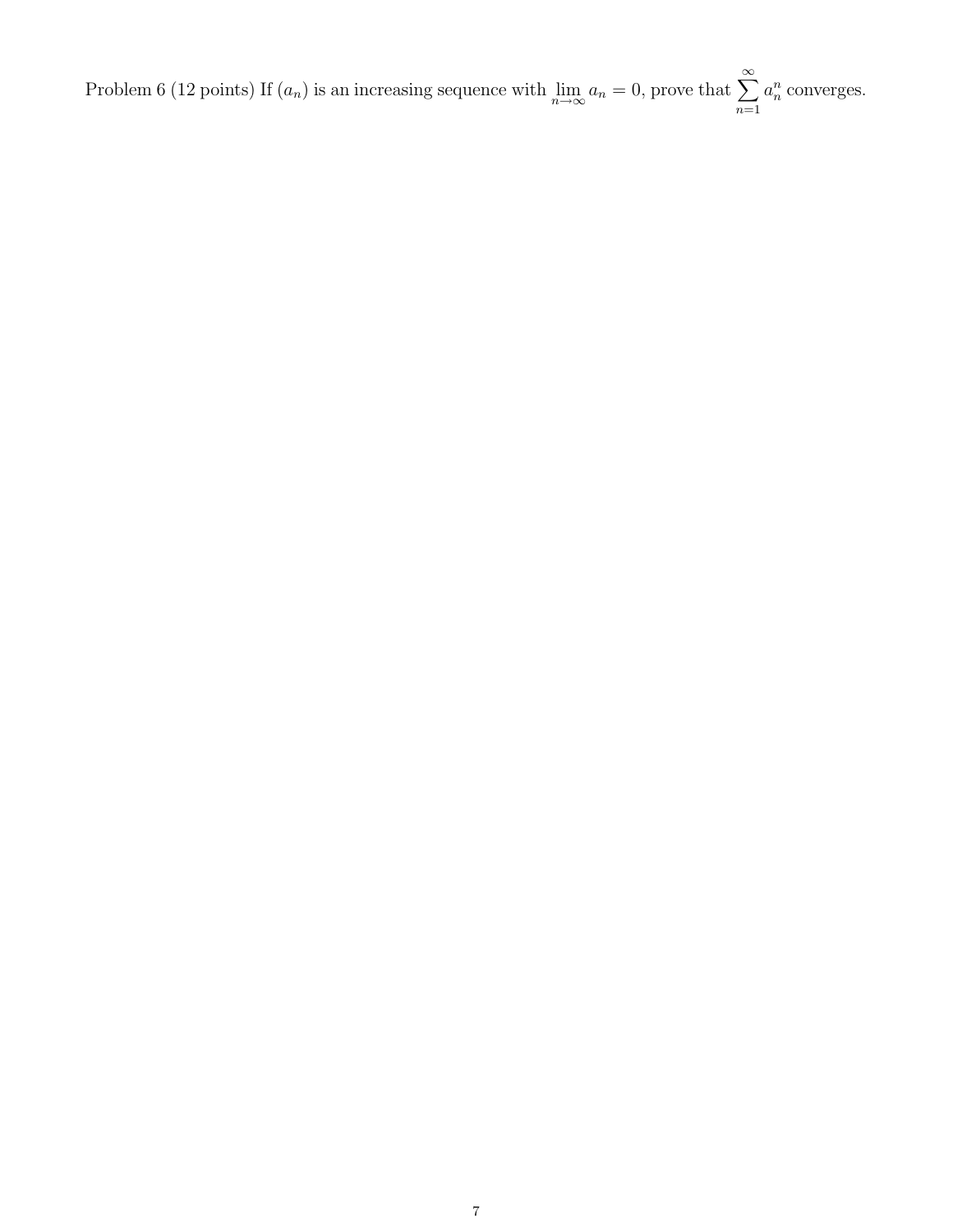Problem 7 (12 points) Let  $(a_n)$  be a bounded sequence in  $\mathbb R$ . Show that  $\limsup a_n = -\liminf (-a_n).$